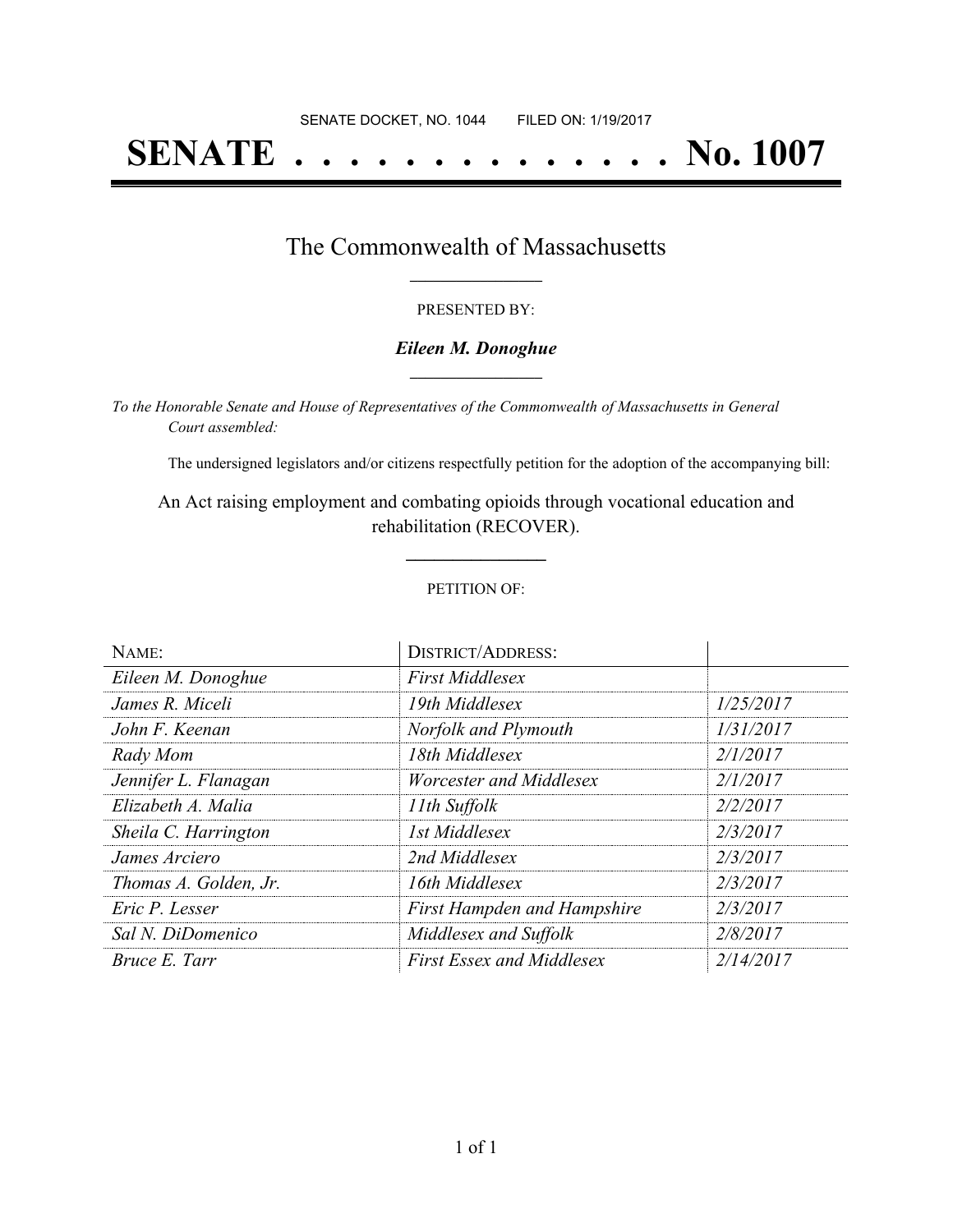## SENATE DOCKET, NO. 1044 FILED ON: 1/19/2017 **SENATE . . . . . . . . . . . . . . No. 1007**

By Ms. Donoghue, a petition (accompanied by bill, Senate, No. 1007) of Eileen M. Donoghue, James R. Miceli, John F. Keenan, Rady Mom and other members of the General Court for legislation to raise employment and combating opioids through vocational education and rehabilitation (RECOVER). Labor and Workforce Development.

## The Commonwealth of Massachusetts

**In the One Hundred and Ninetieth General Court (2017-2018) \_\_\_\_\_\_\_\_\_\_\_\_\_\_\_**

**\_\_\_\_\_\_\_\_\_\_\_\_\_\_\_**

An Act raising employment and combating opioids through vocational education and rehabilitation (RECOVER).

Be it enacted by the Senate and House of Representatives in General Court assembled, and by the authority *of the same, as follows:*

1 SECTION 1. Section 77 of chapter 6 of the of the General Laws, as appearing in the 2014

2 Official Edition, is hereby amended by striking out the definition of the term "Handicapped

3 person" and it replacing it with the following definition:-

 "'Handicapped person," an individual who has a physical or mental disability, including an individual recovering from a substance use disorder, which for such individual constitutes or results in a substantial handicap to employment and can reasonably be expected to benefit in terms of employability from vocational rehabilitation services or an individual whose ability to function independently in his family or community may be improved significantly by the provision of independent living rehabilitation services. SECTION 2. Chapter 23B of the General Laws, as appearing in the 2014 Official

11 Edition, is hereby amended by inserting after section 30 the following section:-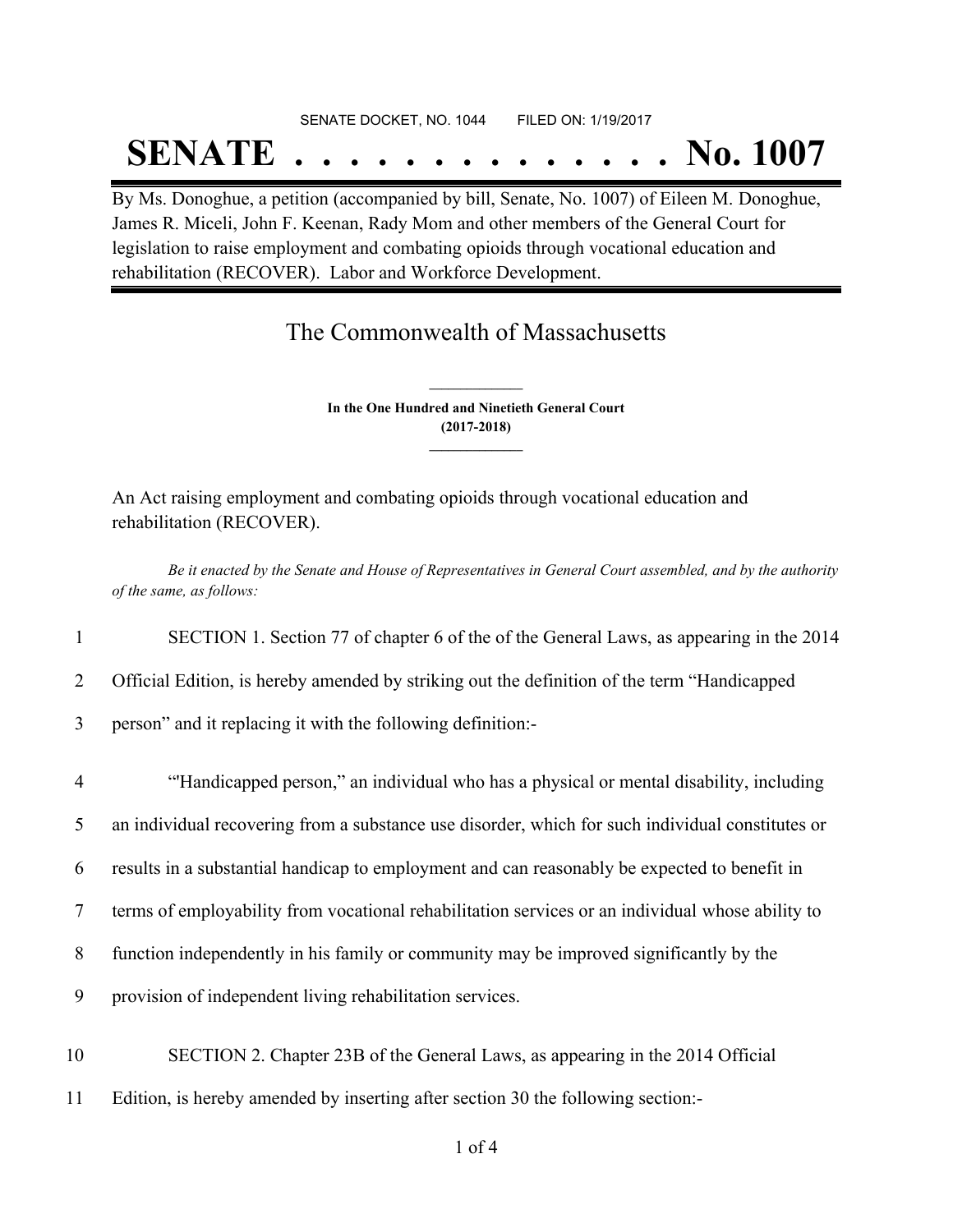Section 31. (a) Subject to appropriation, the department shall establish the Secure Jobs Recovery pilot program. The purpose of the program shall be to provide job training, job search services, and 12 months of housing stabilization services, if not otherwise available, to individuals recovering from a substance use disorder who are receiving assistance under items 7004-0102, 7004-0101, 7004-0108, 7004-9024 or 7004-9316.

 (b) The program shall be administered by agencies that have demonstrated experience working in partnership with regional administering agencies, including, but not limited to: Community Teamwork, Inc.; Father Bill's & MainSpring, Inc.; HAP, Inc.; Jewish Vocational Services; and SER-Jobs for Progress, Inc.

 (c) The undersecretary of housing and community development shall report annually on the activities and status of the program to the clerks of the senate and the house, who shall forward the report to the senate and house committees on ways and means, the joint committee on mental health and substance abuse, the joint committee on labor and workforce development, and the joint committee on public health. The report shall include, for each type of service or program provided, information on the: (1) housing situation, including stability of housing, of program participants; (2) employment status, including employment history, of program participants; (3) total number of program participants; and (4) number of program participants who are no longer receiving assistance under items 7004-0102, 7004-0101, 7004-0108, 7004- 9024 or 7004-9316.

 (d) The department shall utilize rental assistance provided under item 7004-9024 to ensure effective participation under this program.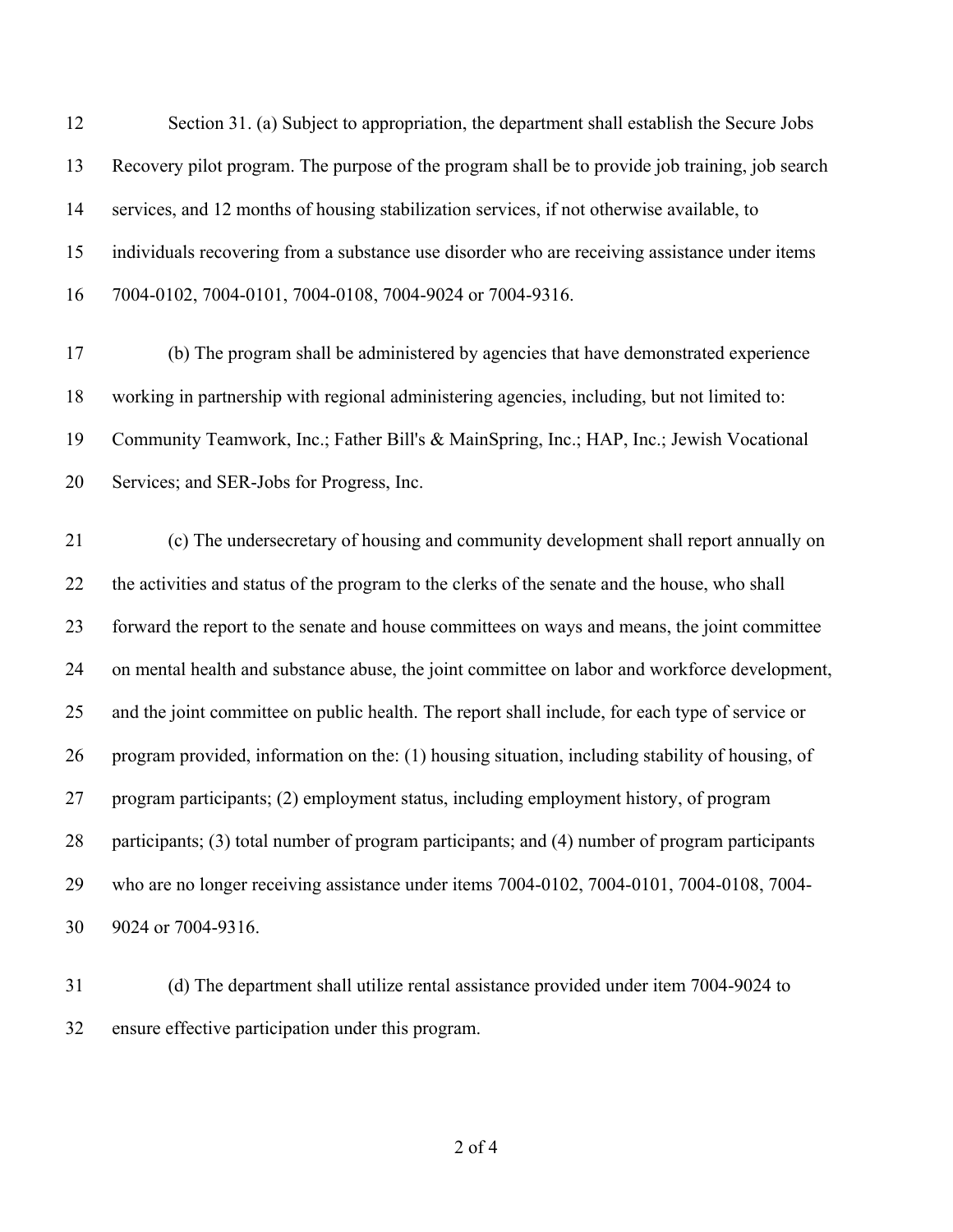(e) Participating agencies shall seek additional federal, state or private funds to ensure the effective continuation of regional partnerships.

 SECTION 3. Chapter 111 of the General Laws, as appearing in the 2014 Official Edition, is hereby amended by inserting after section 2I the following section:-

 Section 2J. (a) The department shall establish the RECOVER program. The purpose of the program shall be to provide grants to support partnerships between substance use disorder treatment providers, including sober homes, and vocational services providers. Subject to appropriation, the grants shall be used to finance all or a portion of the costs of vocational programs that are designed to meet the medical, social, psychological, and employment needs of participants.

 (b) There shall be at least 1 open solicitation period each year during which the department shall accept and consider new applications. Not less than 12 weeks before the annual open solicitation period, the commissioner shall release the criteria upon which the applications shall be judged. Preference shall be given to proposals that involve social enterprise models.

 (c) Partnering providers may apply to the program for a grant in a specific amount to fund a specified vocational training program. The grants may be made in addition to other forms of local, state, and federal assistance.

 (d) The commissioner may establish rules and regulations to govern the application and distribution of grants under the program.

 (e) The commissioner shall report annually on the activities and status of the program to the clerks of the senate and the house, who shall forward the report to the senate and house

of 4